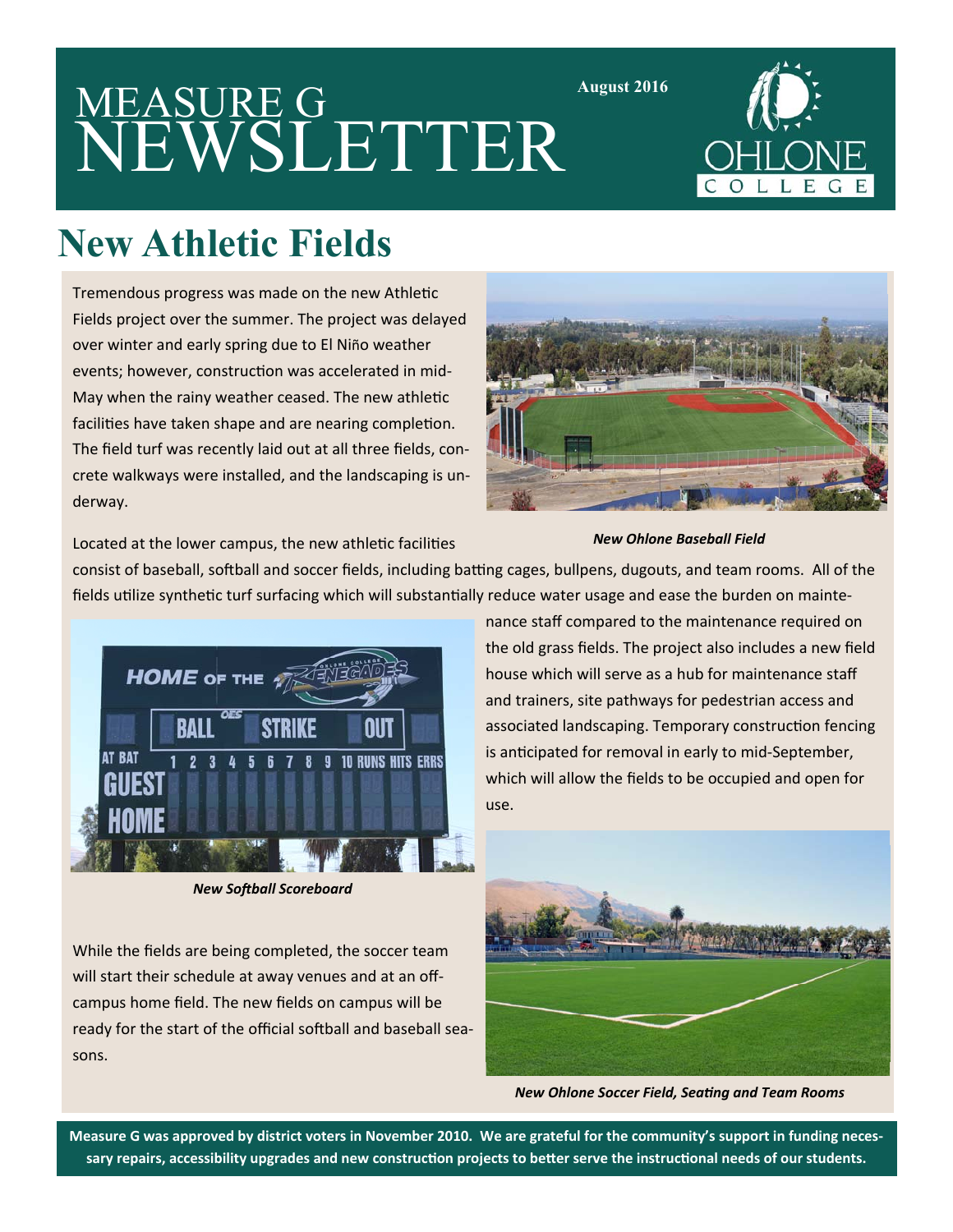#### **Swimming Pool Complete**

The College is very excited to re-open the aquatic facility on the Fremont campus for academics and athletics starting in fall semester 2016. The facility underwent extensive renovation over the past eight months to provide a cleaner, safer and more efficient pool.



The pool was drained in December of 2015 to allow workers to re‐ contour the existing pool depths. The deep end was made shallower to reduce water volume by more than 250,000 gallons. After the new pool depth was completed, workers installed a new shell with new plas‐ ter and tile finishes, a new concrete pool deck, and a complete new fa‐ cility for water heating, chemical treatment, filtration and circulation. Finally, new fixtures and equipment were installed at the pool deck and in the locker rooms.

*Ohlone Women's Water Polo Team* 

A ribbon-cutting ceremony was held

on August 10 to open the newly improved pool, which is estimated to conserve water by 20%, reduce chemical treatment by 25% and save nearly \$25,000 per year in energy costs compared to the old facility.



**Ribbon Cutting Ceremony for the** *Newly Renovated Pool* 



*Newly Renovated Pool adjacent to Building 9* 

#### **Smith Center Roof Replacement**

The Smith Center for the Fine and Performing Arts received a new roof this summer. This project is critically important to the function of the facility and is scheduled to be completed on time and under budget. The existing roof was failing and beyond repair, with leaks in several areas, causing continual maintenance and expense. The new roofing includes a 20 year performance warranty.

The new roofing material was applied to the flat portions of the structure at the stage, rotunda, television studio, dance studio and all back of house areas. The existing Spanish tile roofs were not touched as these are part of a different roofing system which is holding up well. Extensive coordination, scaffolding and fencing were required to provide access for the work and to ensure the safety of the workers and occupants of the Smith Center. The Smith Center maintained operations of their studios throughout the renovation and held a run of performances of "Ragtime" at their outdoor amphitheater.



*Smith Center Roof Replacement*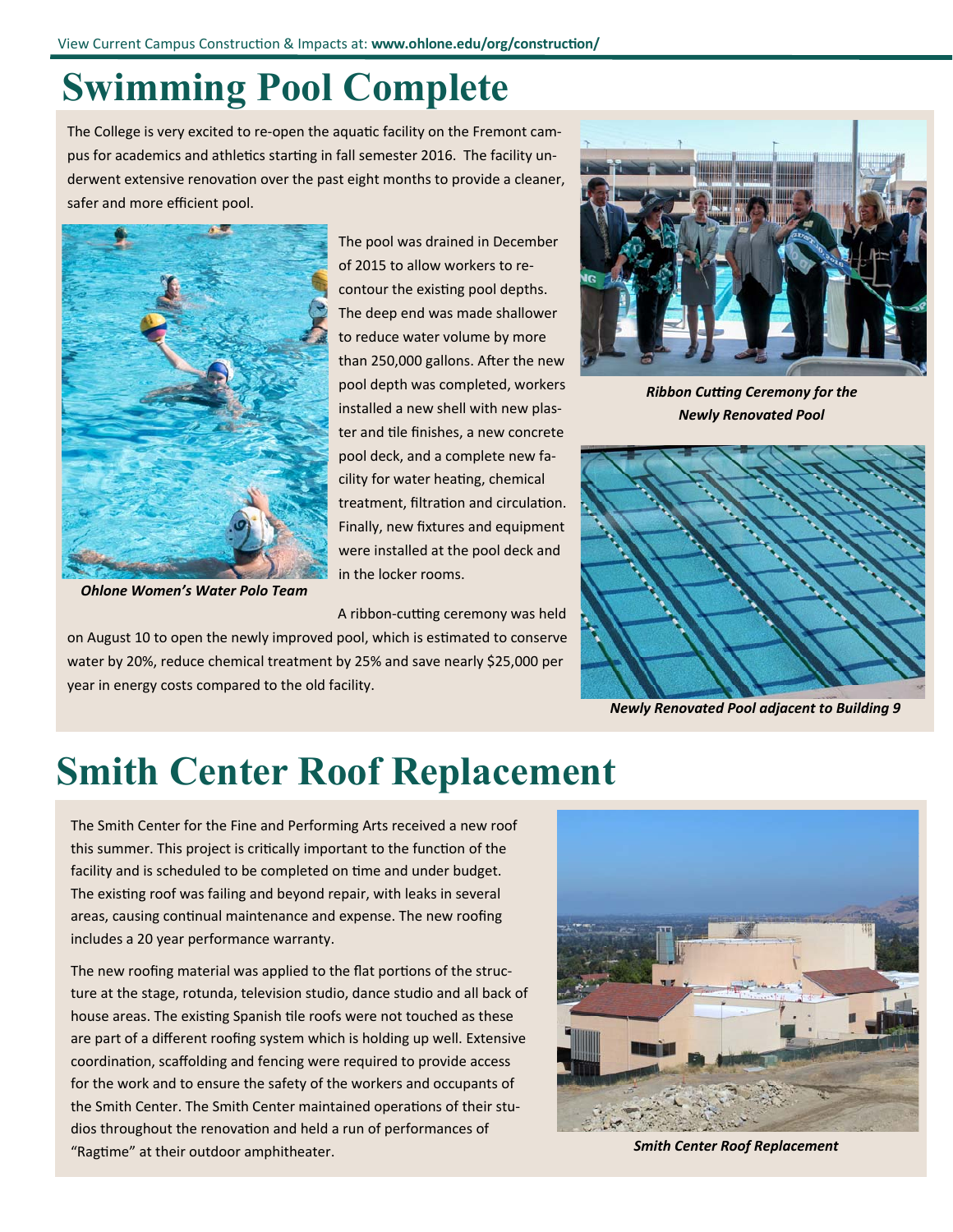### **New Academic Core Buildings Underway**

Construction started on the new Academic Core Buildings in June of this year. Major operations include site preparation, earthwork, utility location and the beginning of building foundations. This work will continue through the fall semester with installation of concrete piers and footings, after which structural steel will begin to arrive. Erection of the structural steel will help the buildings begin to take their shape.

Scheduled for completion in the fall of 2018, the new Academic Core Buildings will provide nearly 200,000 square feet of academic space spread through three new buildings.



*View from one of the four webcams* 



*West Facades of Future Buildings 1 and 2* 

The Academic Core Buildings will house general use classrooms, science and engineering labs, music and art studios, new lecture halls and a library/learning center. The same buildings will also house faculty, staff and executive offices. These facilities will contribute to the academic mission of the College and operational efficiency of the campus. The Academic Core Buildings are the feature project of the Measure G Bond Program.

A model of the buildings and the site can be seen in the first floor lobby of the Student Services Center in Building 7. Additionally a time lapse video of the demolition of old Buildings 1, 2 & 8 can be seen here: http://ohlonebond.com/demolition-timelapse/

To track progress live as it occurs visit the four project web-cams, available for viewing here: http://ohlonebond.com/webcam-1/

## **Looking Forward**

In addition to the new Academic Core Buildings construction project, there are many other Measure G improvements on the horizon. Following is a list of projects currently under design by selected architects and engineers:

Parking, Road and Site Improvements: This is a long-term improvement project with multiple phases of construction. Some work is already complete which resulted in a net increase of available parking spaces on campus. The next construction phases for this project are anticipated to occur later in the fall of 2016 and early spring 2017. They include roadway replacement at upper Pine Street and a new Parking Lot K. Old Parking Lot K will remain closed for the fall semester.

Renewable Energy Generation - Fremont Geothermal Field: This project includes extensive underground piping that will help the College meet its sustainability goals through the use of renewable energy sources. The underground piping will utilize thermal heat transfer from the earth to help heat and cool the new Academic Core Buildings in a more efficient manner. Piping for this system runs in a series of vertical bores which reach four hundred feet below the surface. Drilling rigs, dump trucks and heavy machinery will be required to complete the project. The locations of the geothermal field piping will be in Parking Lots A, D, E and K (currently closed) as well as Key B. Installations will be phased to ensure adequate parking is available on campus throughout the year.

Site Lighting Upgrades: This important project will help to unify the exterior pathway and parking lot lighting on campus. Coupled with the Site Utility Infrastructure Improvements project completed in 2015 and the new efficient lighting installed with funding from the Proposition 39 Clean Energy Jobs Act, this work will provide the campus with a more reliable, comprehensive and efficient outside lighting system. The work associated with this project is anticipated to begin in late fall of this year.